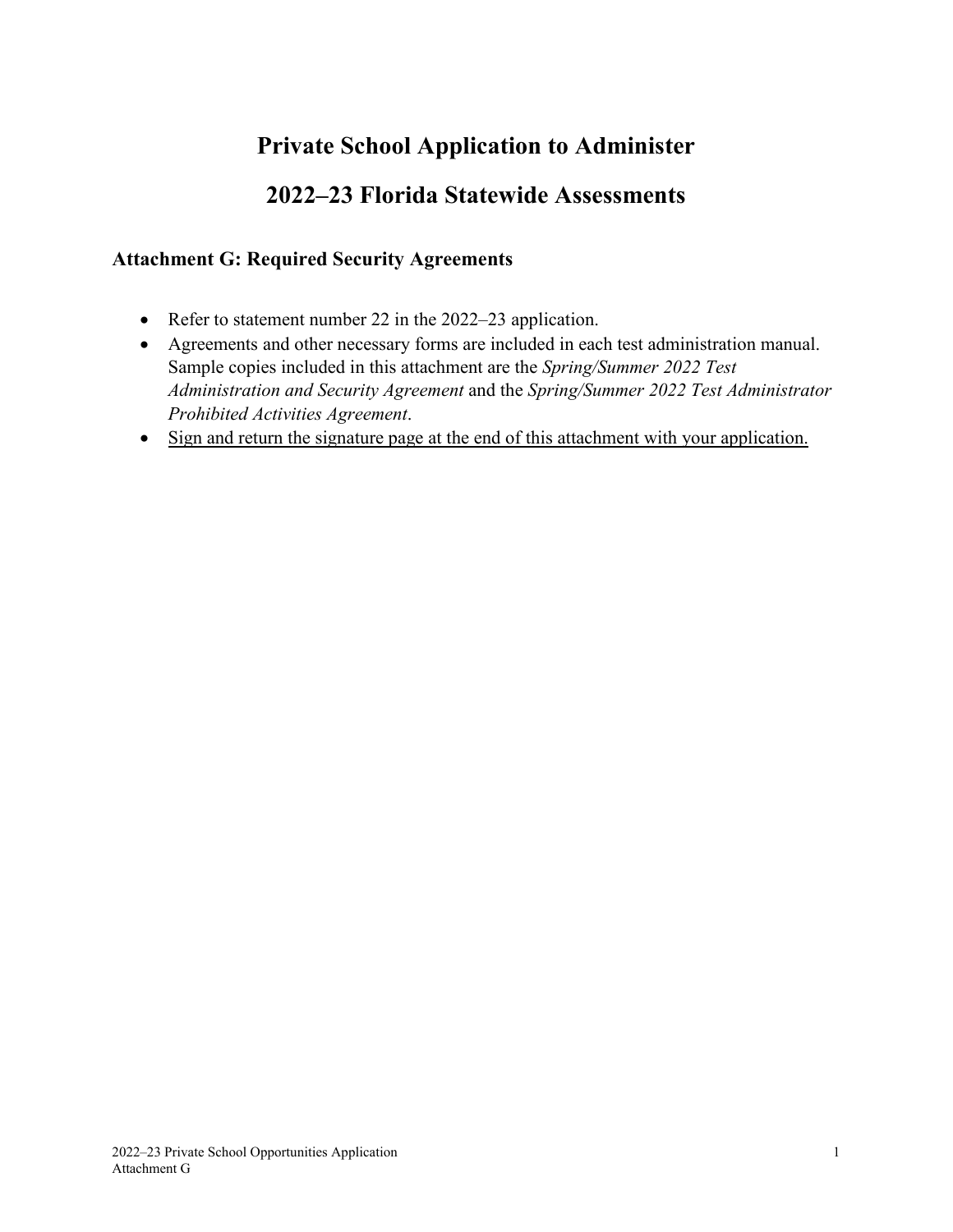

## **Spring/Summer 2022 Test Administration and Security Agreement**

### **Florida Department of Education Bureau of K–12 Student Assessment**

Florida State Board of Education Rule 6A-10.042, F.A.C., was developed to meet the requirements of the Test Security Statutes, s. 1008.23, F.S., and s. 1008.24, F.S., and applies to anyone involved in the administration of a statewide assessment. The Rule prohibits activities that may threaten the integrity of the test. The Florida Test Security Statutes and State Board of Education Rule are located in the appendices of each test administration manual. Examples of prohibited activities are listed below:

- Reading or viewing the passages or test items
- Revealing the passages or test items
- Copying the passages or test items
- Explaining or reading passages or test items for students
- Changing or otherwise interfering with student responses to test items
- Copying or reading student responses
- Causing achievement of schools to be inaccurately measured or reported

Some allowable accommodations for ELLs, recently exited ELLs, or students with current IEPs or Section 504 Plans require test administrators to view test content or transcribe student responses. Test administrators are permitted to provide the accommodation(s) as described in each test administration manual.

**All personnel are prohibited from examining or copying the test items and/or the contents of the test. The security of all test content must be maintained before, during, and after the test administration.** 

**The use of appropriately trained test administrators and proctors decreases the risk of test invalidation due to test irregularities or breaches in test security. Inappropriate actions by district or school personnel will result in further investigation, possible loss of teaching certification, and possible involvement of law enforcement agencies.**

I understand that I must receive appropriate training regarding the administration of statewide assessments and must read the information and instructions provided in all applicable sections of the relevant test administration manual, including the Florida Test Security Statutes and State Board of Education Rule. I agree to follow all test administration and security procedures, applicable to my role, outlined in the manual, Statutes, and Rule.

Further, I will not reveal or disclose any information about the test items or engage in any acts that would violate the security of statewide assessments or cause student achievement to be inaccurately represented.

*School Name and Number Print Name*

**Fold and Tear Carefully Along the Dotted Line**

Fold and Tear Carefully Along the Dotted Line<br> $\frac{1}{2} - \frac{1}{2} - \frac{1}{2} - \frac{1}{2} - \frac{1}{2} - \frac{1}{2} - \frac{1}{2} - \frac{1}{2} - \frac{1}{2} - \frac{1}{2} - \frac{1}{2} - \frac{1}{2} - \frac{1}{2} - \frac{1}{2} - \frac{1}{2} - \frac{1}{2} - \frac{1}{2} - \frac{1}{2} - \frac{1}{2} - \frac{1}{2} - \frac{1}{2} - \frac{1}{2$ 

*Date Signature*

Bureau of K–12 Student Assessment Florida Department of Education, 2022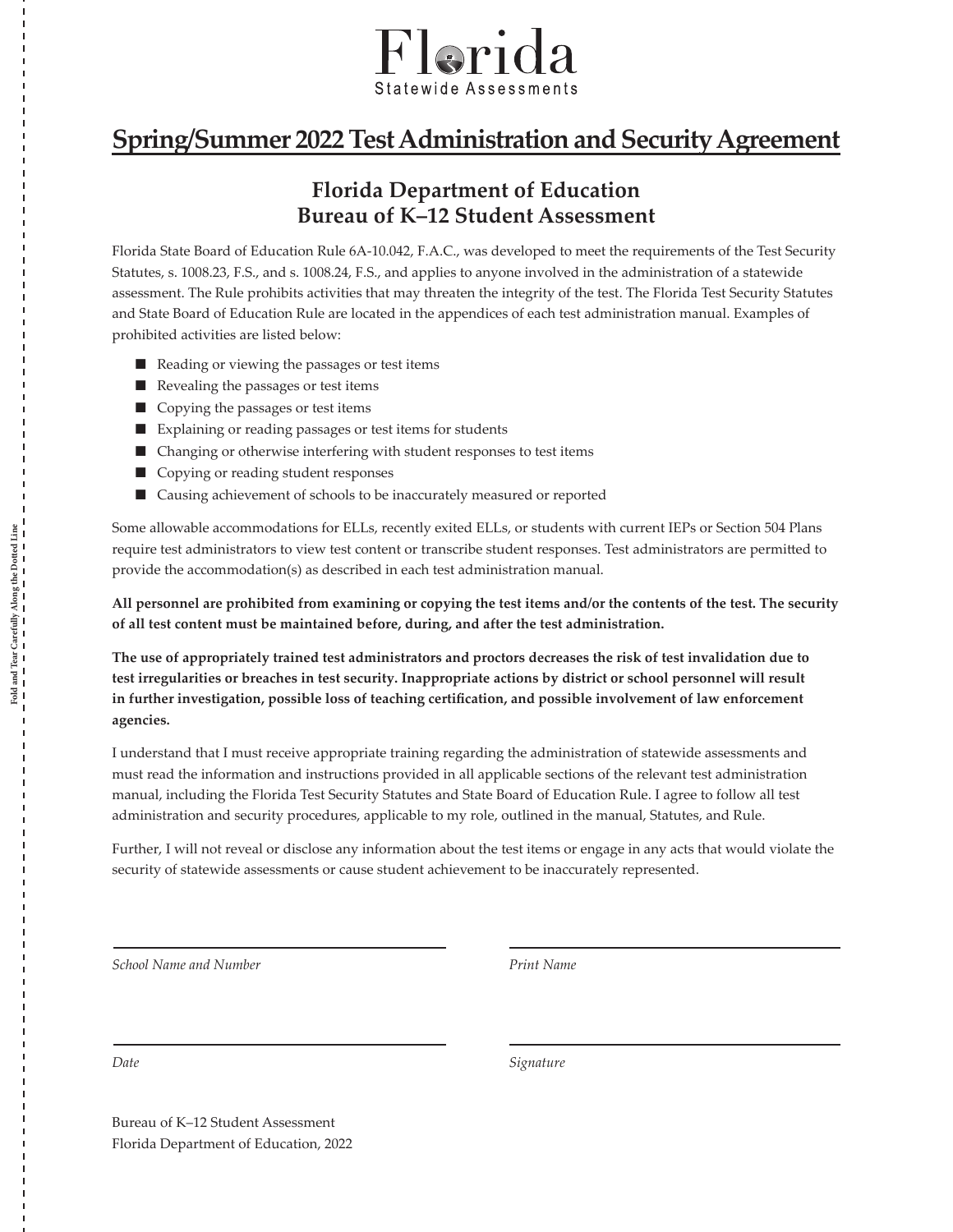

## **Spring/Summer 2022 Test Administrator Prohibited Activities Agreement**

It is important for you, as a test administrator of an FSA, NGSSS, statewide science assessment, or FCLE, to know that the following activities are prohibited. Engaging in such activities may result in an investigation, loss of teaching certification, and/or prosecution for violation of the law. Please read the following list of prohibited activities and sign your name on the signature line at the bottom of this page indicating that you understand these actions and their consequences.

I understand that before testing I may not:

- Leave test materials unattended
- Remove test materials from the school's campus
- Open and check through the test books
- Read test items or passages
- Copy, photocopy, scan, photograph, or record test content

I understand that during testing (including during breaks) I may not:

- Read test items as I monitor the room (except when providing allowable accommodations, as described in the *2021–2022 Statewide Assessments Accommodations Guide*)
- Read student responses or materials (e.g., work folders, planning sheets) as I monitor the room
- Monitor students for use of testing strategies
- Coach students during testing regarding test-taking strategies
- Discuss the content of the test with anyone, including students or other school personnel
- Assist students in answering test items
- Give students verbal cues ("you may want to re-check number 7") or non-verbal cues (pointing at a specific item)
- Give students more time than is allotted for the session (except when providing allowable accommodations, as described in the *2021–2022 Statewide Assessments Accommodations Guide*)
- Encourage students to finish early
- Display or fail to cover visual aids (e.g., word lists, multiplication tables) that may help students
- Use my cell phone or other electronic device (except to monitor student progress or to contact the school assessment coordinator or technology coordinator in case of a technical issue or emergency), check email, grade papers, or engage in other activities that will result in my attention not being on students at all times
- Leave the room unattended for any period of time
- Allow students to talk or cause disturbances
- Allow students to use cell phones or other electronic devices, even if they have already finished their tests
- Instruct students to test in a session other than the one designated for that day/allotted testing time (going on to Session 2 during Session 1, reviewing work in Session 1 during Session 2)
- Administer the assessment to my family members

I understand that after testing I may not:

- Leave test materials unattended
- Remove test materials from the school's campus
- Read through student test documents or responses
- Change student answers
- Discuss the content of the test with anyone, including students or other school personnel
- Reveal the content of the test via electronic communication, including but not limited to email, text, or posting to social media (e.g., Facebook, Twitter, Snapchat, Instagram)

If you are administering a test to students with flexible responding or flexible presentation accommodations that require you to read test items, you may not reveal, copy, or share the items, or use the test content during instruction after testing.

*I acknowledge the information above and will not engage in any of the prohibited activities on this page.*

Print Name:

Signature: \_\_\_\_\_\_\_\_\_\_\_\_\_\_\_\_\_\_\_\_\_\_\_\_\_\_\_\_\_\_\_\_\_\_\_\_\_\_\_\_\_\_\_\_\_\_\_\_\_\_\_\_\_\_ Date: \_\_\_\_\_\_\_\_\_\_\_\_\_\_\_\_\_\_\_\_\_\_\_\_\_\_\_\_\_\_\_\_

**Fold and Tear Carefully Along the Dotted Line**

Fold and Tear Carefully Along the Dotted Line<br> $\frac{1}{2} - \frac{1}{2} - \frac{1}{2} - \frac{1}{2} - \frac{1}{2} - \frac{1}{2} - \frac{1}{2} - \frac{1}{2} - \frac{1}{2} - \frac{1}{2} - \frac{1}{2} - \frac{1}{2} - \frac{1}{2} - \frac{1}{2} - \frac{1}{2} - \frac{1}{2} - \frac{1}{2} - \frac{1}{2} - \frac{1}{2} - \frac{1}{2} - \frac{1}{2} - \frac{1}{2$ 

**Return this agreement to your school assessment coordinato**r.